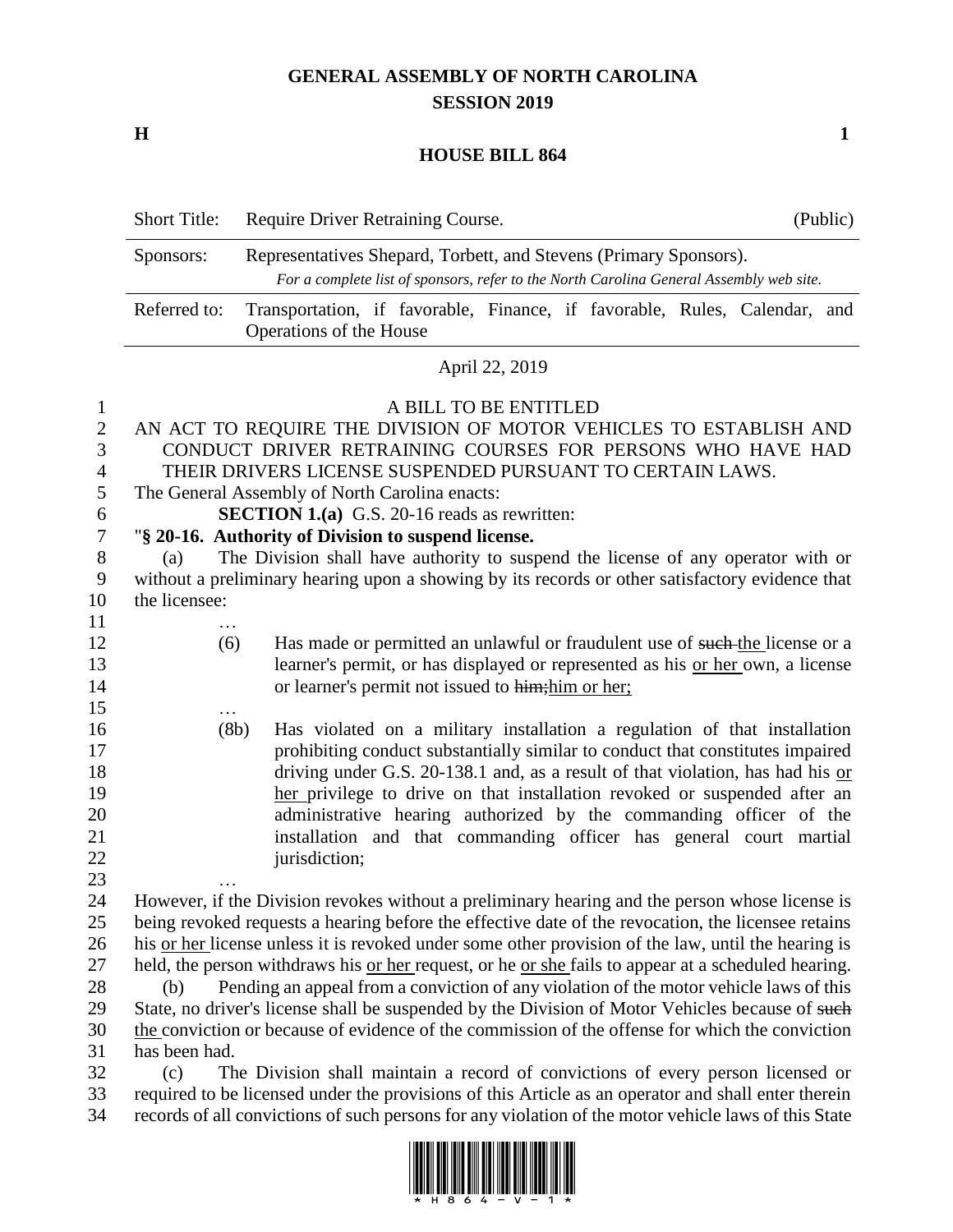#### **General Assembly Of North Carolina Session 2019**

1 and shall assign to the record of such the person, as of the date of commission of the offense, a 2 number of points for every such conviction in accordance with the following schedule of convictions and points, except that points shall not be assessed for convictions resulting in suspensions or revocations under other provisions of laws: Further, any points heretofore charged for violation of the motor vehicle inspection laws shall not be considered by the Division of Motor Vehicles as a basis for suspension or revocation of driver's license: Schedule of Point Values Passing stopped school bus .......................................................................................... 5 Aggressive driving ....................................................................................................... 5 Reckless driving ........................................................................................................... 4 Hit and run, property damage only............................................................................... 4 Following too close ...................................................................................................... 4 Driving on wrong side of road ..................................................................................... 4 Illegal passing............................................................................................................... 4 Failure to yield right-of-way to pedestrian pursuant to G.S. 20-158(b)(2)b. ................................................................................... 4 Failure to yield right-of-way to bicycle, motor scooter, or motorcycle........................................................................................ 4 Running through stop sign ........................................................................................... 3 Speeding in excess of 55 miles per hour ...................................................................... 3 Failing to yield right-of-way ........................................................................................ 3 Running through red light ............................................................................................ 3 No driver's license or license expired more than one year........................................... 3 Failure to stop for siren ................................................................................................ 3 Driving through safety zone ......................................................................................... 3 No liability insurance ................................................................................................... 3 Failure to report accident where such report is required .............................................. 3 Speeding in a school zone in excess of the posted school zone speed limit............................................................................................................ 3 Failure to properly restrain a child in a restraint or seat belt........................................ 2 All other moving violations.......................................................................................... 2 Littering pursuant to G.S. 14-399 when the littering involves the use of a motor vehicle .............................................................................. 1 Schedule of Point Values for Violations While Operating a Commercial Motor Vehicle Passing stopped school bus .......................................................................................... 8 Rail-highway crossing violation................................................................................... 6 Careless and reckless driving in violation of G.S. 20-140(f)............................................................................................................... 6 Speeding in violation of G.S. 20-141(j3) ..................................................................... 6 Aggressive driving ....................................................................................................... 6 Reckless driving ........................................................................................................... 5 Hit and run, property damage only............................................................................... 5 Following too close ...................................................................................................... 5 Driving on wrong side of road ..................................................................................... 5 Illegal passing............................................................................................................... 5 Failure to yield right-of-way to pedestrian pursuant to G.S. 20-158(b)(2)b. ................................................................................... 5 Failure to yield right-of-way to bicycle, motor scooter, or motorcycle........................................................................................ 5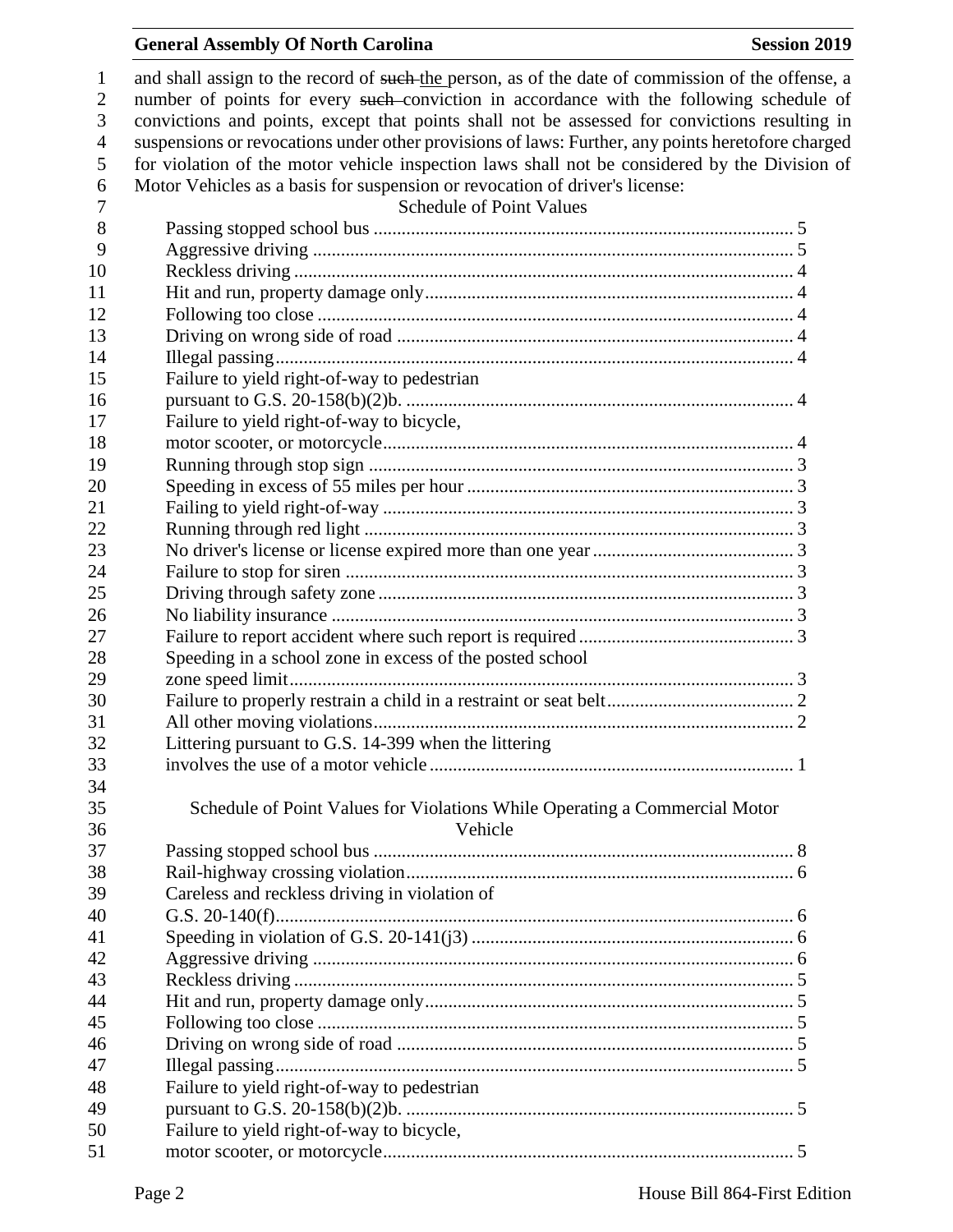| 1              |                                                                                                                                                                                                  |
|----------------|--------------------------------------------------------------------------------------------------------------------------------------------------------------------------------------------------|
| $\overline{2}$ |                                                                                                                                                                                                  |
| 3              |                                                                                                                                                                                                  |
| 4              |                                                                                                                                                                                                  |
| 5              |                                                                                                                                                                                                  |
| 6              |                                                                                                                                                                                                  |
| 7              |                                                                                                                                                                                                  |
| 8              |                                                                                                                                                                                                  |
| 9              |                                                                                                                                                                                                  |
| 10             | Speeding in a school zone in excess of the posted school                                                                                                                                         |
| 11             |                                                                                                                                                                                                  |
| 12             | Possessing alcoholic beverages in the passenger area of                                                                                                                                          |
| 13             |                                                                                                                                                                                                  |
| 14             |                                                                                                                                                                                                  |
| 15             | Littering pursuant to G.S. 14-399 when the littering                                                                                                                                             |
| 16             |                                                                                                                                                                                                  |
| 17             | The above provisions of this subsection shall only apply to violations and convictions which                                                                                                     |
| 18             | take place within the State of North Carolina. The Schedule of Point Values for Violations While                                                                                                 |
| 19             | Operating a Commercial Motor Vehicle shall not apply to any commercial motor vehicle known                                                                                                       |
| 20             | as an "aerial lift truck" having a hydraulic arm and bucket station, and to any commercial motor                                                                                                 |
| 21             | vehicle known as a "line truck" having a hydraulic lift for cable, if the vehicle is owned, operated                                                                                             |
| 22             | by or under contract to a public utility, electric or telephone membership corporation or                                                                                                        |
| 23             | municipality and used in connection with installation, restoration or maintenance of utility                                                                                                     |
| 24             | services.                                                                                                                                                                                        |
| 25             | No points shall be assessed for conviction of the following offenses:                                                                                                                            |
| 26             | Overloads                                                                                                                                                                                        |
| 27             | Over length                                                                                                                                                                                      |
| 28             | Over width                                                                                                                                                                                       |
| 29             | Over height                                                                                                                                                                                      |
| 30             | Illegal parking                                                                                                                                                                                  |
| 31             | Carrying concealed weapon                                                                                                                                                                        |
| 32             | Improper plates                                                                                                                                                                                  |
| 33             | Improper registration                                                                                                                                                                            |
| 34             | Improper muffler                                                                                                                                                                                 |
| 35             | Improper display of license plates or dealers' tags                                                                                                                                              |
| 36             | Unlawful display of emblems and insignia                                                                                                                                                         |
| 37             | Failure to display current inspection certificate.                                                                                                                                               |
| 38             | In case of the conviction of a licensee of two or more traffic offenses committed on a single                                                                                                    |
| 39             | occasion, such the licensee shall be assessed points for one offense only and if the offenses                                                                                                    |
| 40             | involved have a different point value, such the licensee shall be assessed for the offense having                                                                                                |
| 41             | the greater point value.                                                                                                                                                                         |
| 42             | Upon the restoration of the license or driving privilege of such-the person whose license or                                                                                                     |
| 43             | driving privilege has been suspended or revoked because of conviction for a traffic offense, or                                                                                                  |
| 44             | upon completion of the driver retraining course established in accordance with subsection (d1)                                                                                                   |
| 45             | of this section within the 90-day presuspension notice period required under subsection (d) of                                                                                                   |
| 46             | this section, any points that might previously have been accumulated in the driver's record shall                                                                                                |
| 47             | be cancelled.                                                                                                                                                                                    |
| 48<br>49       | Whenever any licensee accumulates as many as seven points or accumulates as many as four                                                                                                         |
| 50             | points during a three-year period immediately following reinstatement of his license after a<br>period of suspension or revocation, the Division may request the licensee to attend a conference |
| 51             | regarding such the licensee's driving record. The Division may also afford any licensee who has                                                                                                  |
|                |                                                                                                                                                                                                  |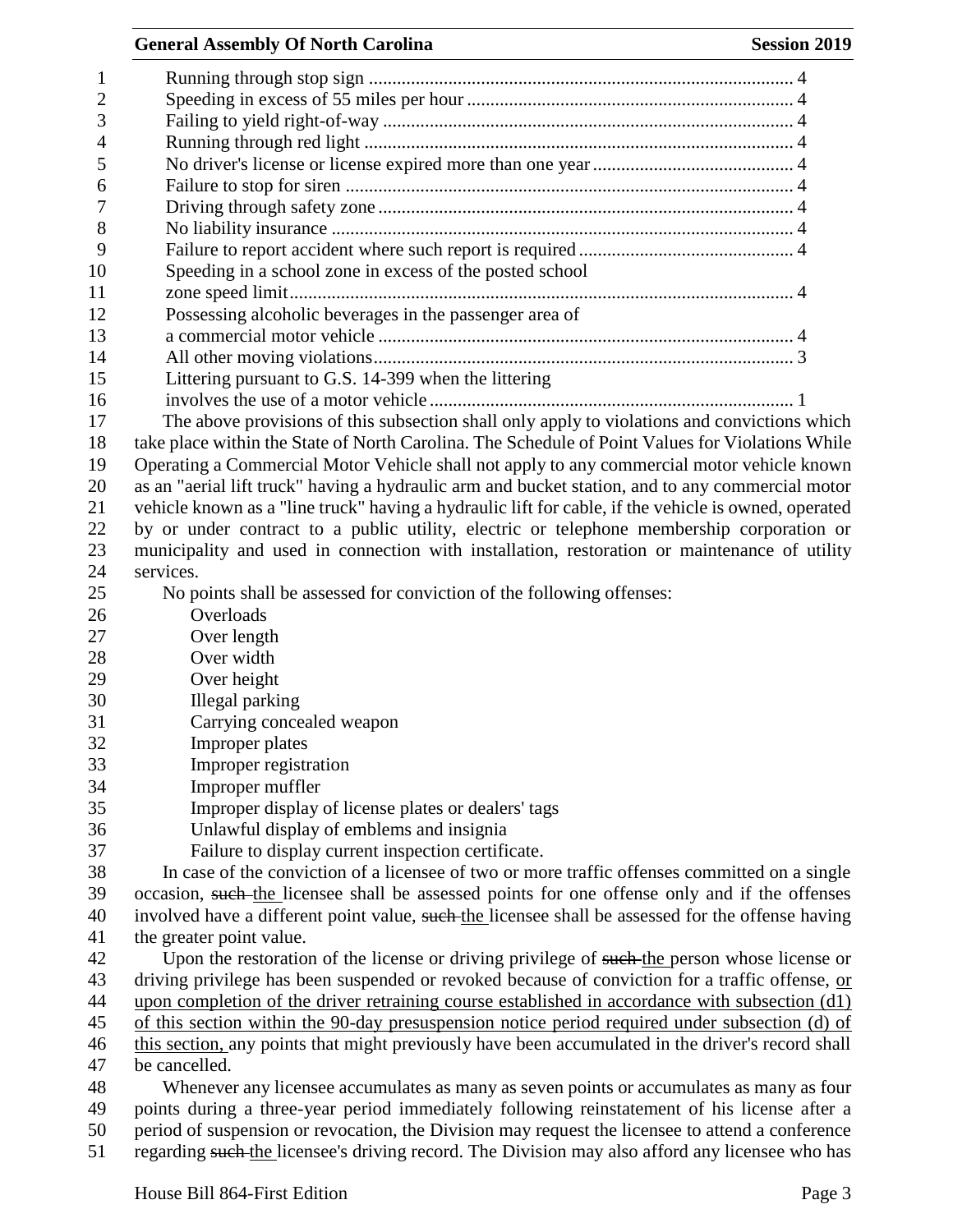## **General Assembly Of North Carolina Session 2019 Session 2019**

 accumulated as many as seven points or any licensee who has accumulated as many as four points within a three-year period immediately following reinstatement of his license after a period of suspension or revocation an opportunity to attend a driver improvement clinic operated by the Division and, upon the successful completion of the course taken at the clinic, three points shall be deducted from the licensee's conviction record; provided, that only one deduction of points shall be made on behalf of any licensee within any five-year period. When a license is suspended under the point system provided for herein, the first such suspension shall be for not more than 60 days; the second such suspension shall not exceed six 9 months and any subsequent suspension shall not exceed one year. A license suspended pursuant to subdivision (5), (9), (10), or (10a) of subsection (a) of this section shall be indefinite until the person completes the driver retraining course established in accordance with subsection (d1) of this section. If the licensee completes the driver retraining course within the 90-day presuspension notice period required under subsection (d) of this section and no other provision of law suspends or revokes the license, the Division shall cancel the suspension and the licensee may retain the license. If the licensee completes the driver retraining course after the 90-day presuspension notice period required under subsection (d) of this section and no other provision of law suspends or revokes the license, the suspension shall be terminated and the licensee may apply for restoration of the licensee's driving privilege. Whenever the driver's license of any person is subject to suspension under this subsection and at the same time also subject to suspension or revocation under other provisions of laws, such suspensions or revocations shall run concurrently. In the discretion of the Division, a period of probation not to exceed one year may be substituted for suspension or for any unexpired period of suspension under subsections 24 subdivisions (a)(1) through (a)(10a) of this section. Any violation of probation during the probation period shall result in a suspension for the unexpired remainder of the suspension period. Any accumulation of three or more points under this subsection during a period of probation shall constitute a violation of the condition of probation. For a license suspended

 pursuant to subdivision (5), (9), (10), or (10a) of subsection (a) of this section, the Division may not substitute a period of probation for suspension or for any unexpired period of suspension before the licensee completes the driver retraining course established in accordance with subsection (d1) of this section.

 (d) Upon suspending the license of any person as authorized in this section, the Division 33 shall immediately notify the licensee in writing and upon his request-writing. For a license suspended pursuant to subdivision (5), (9), (10), or (10a) of subsection (a) of this section, the effective date of the suspension shall be 90 days from the date set forth on the notice required under this subsection. Upon a licensee's request, the Division shall afford him the licensee an opportunity for a hearing, not to exceed 60 days after receipt of the request, unless a preliminary 38 hearing was held before his the licensee's license was suspended. Upon such the hearing the duly authorized agents of the Division may administer oaths and may issue subpoenas for the attendance of witnesses and the production of relevant books and papers and may require a 41 reexamination of the licensee. Upon such the hearing the Division shall either rescind its order 42 of suspension, or good cause appearing therefor, may extend the suspension of such the license. 43 Provided further upon such the hearing, preliminary or otherwise, involving subsections subdivisions (a)(1) through (a)(10a) of this section, the Division may for good cause appearing in its discretion substitute a period of probation not to exceed one year for the suspension or for any unexpired period of suspension. For a license suspended pursuant to subdivision (5), (9), (10), or (10a) of subsection (a) of this section, the Division may not substitute a period of probation for suspension or for any unexpired period of suspension before the licensee completes the driver retraining course established in accordance with subsection (d1) of this section. Probation shall mean any written agreement between the suspended driver and a duly authorized

51 representative of the Division and such the period of probation shall not exceed one year, and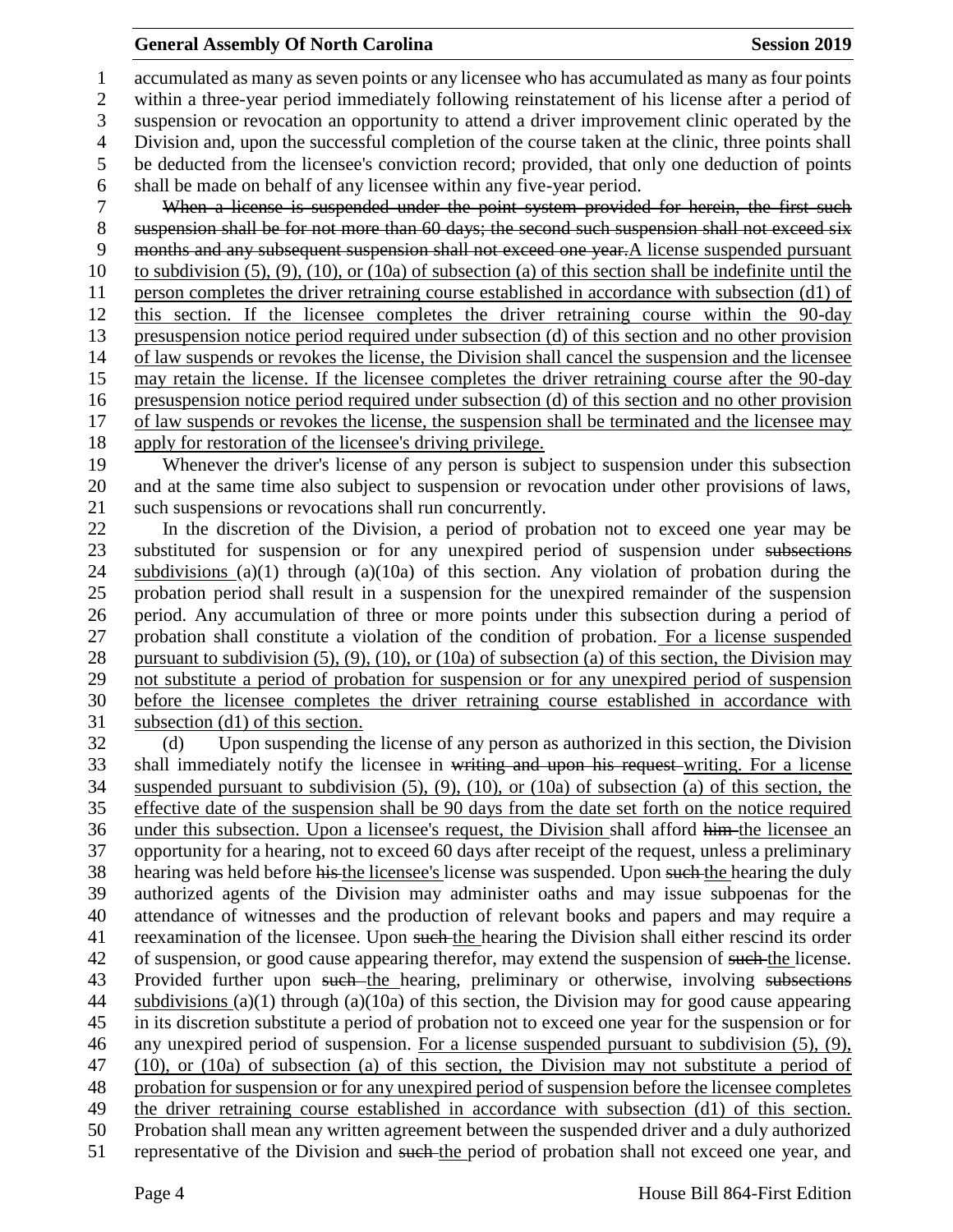### **General Assembly Of North Carolina Session 2019 Session 2019**

 any violation of the probation agreement during the probation period shall result in a suspension for the unexpired remainder of the suspension period. The authorized agents of the Division shall have the same powers in connection with a preliminary hearing prior to suspension as this subsection provided in connection with hearings held after suspension. These agents shall also have the authority to take possession of a surrendered license on behalf of the Division if the suspension is upheld and the licensee requests that the suspension begin immediately. (d1) The Division shall establish and conduct, or utilize a third-party vendor to establish and conduct, driver retraining courses for the benefit of persons who have had their licenses suspended or been placed on probation, pursuant to subdivision (5), (9), (10), or (10a) of subsection (a) of this section. If the Division utilizes a third-party vendor, the Division shall maintain oversight of the driver retraining course established and conducted by the third-party vendor. Except as otherwise provided in this subsection, each driver attending a driver retraining course shall pay a fee in an amount set by the Division, not to exceed one hundred seventy-five dollars (\$175.00) of which twenty-five dollars (\$25.00) shall be retained by the Division. Upon request of the driver, the course provider shall waive the fee required under this subsection if the driver provides documentation satisfactory to the course provider establishing that the driver receives public assistance or has a prior judicial determination of indigence. Each driver attending a driver retraining course shall do so in person, and the course may not be completed remotely. The driver retraining course shall be at least eight hours in total duration and shall maintain a student-to-instructor ratio deemed appropriate by the Division. The driver retraining course shall be behavioral-based, interactive, and demonstrated scientifically to be associated with decreases in traffic violations. The driver retraining course shall teach the driver that poor behavioral choices made behind the wheel often result in unintended consequences and shall help the driver understand the responsibility placed upon each driver to conform his or her behavior and conduct for the benefit of the driver, other drivers, and pedestrians. The driver retraining course shall include all of the following: (1) An examination of the driver's own behavior in various driving situations to help the driver understand the behavioral driving characteristics that have resulted in the driver's poor driving record. (2) Psychology-based principles or methodologies, as they relate to behind-the-wheel driving behavior. (3) An examination of why drivers do or do not choose to obey traffic laws, with the primary focus on behaviors rather than excuses. (4) A review of the four components of human behavior, doing, thinking, feeling, and physiology, and the connection between the concepts of needs and wants to behaviors and the human ability to choose behaviors. (5) A consideration of additional problem driver behaviors, including all of the following: a. Dangers associated with prescription and over-the-counter drugs. b. Dangers of driving at excessive speeds. 41 c. Dangers of right-of-way violations. 42 d. Dangers of distracted driving. 43 e. Dangers of improper passing and following other vehicles too closely.<br>44 **hangers** of aggressive driving. f. Dangers of aggressive driving. 45 g. Dangers of fatigued driving. … (e1) Notwithstanding any other provision of this Chapter, if the Division suspends the license of an operator pursuant to subdivisions (a)(9), (a)(10), or (a)(10a) of this section, upon 49 the first suspension only, a district court judge may allow the licensee a limited driving privilege or license for a period not to exceed 12 months, provided he has not been convicted of any other

motor vehicle moving violation within the previous 12 months. The limited driving privilege